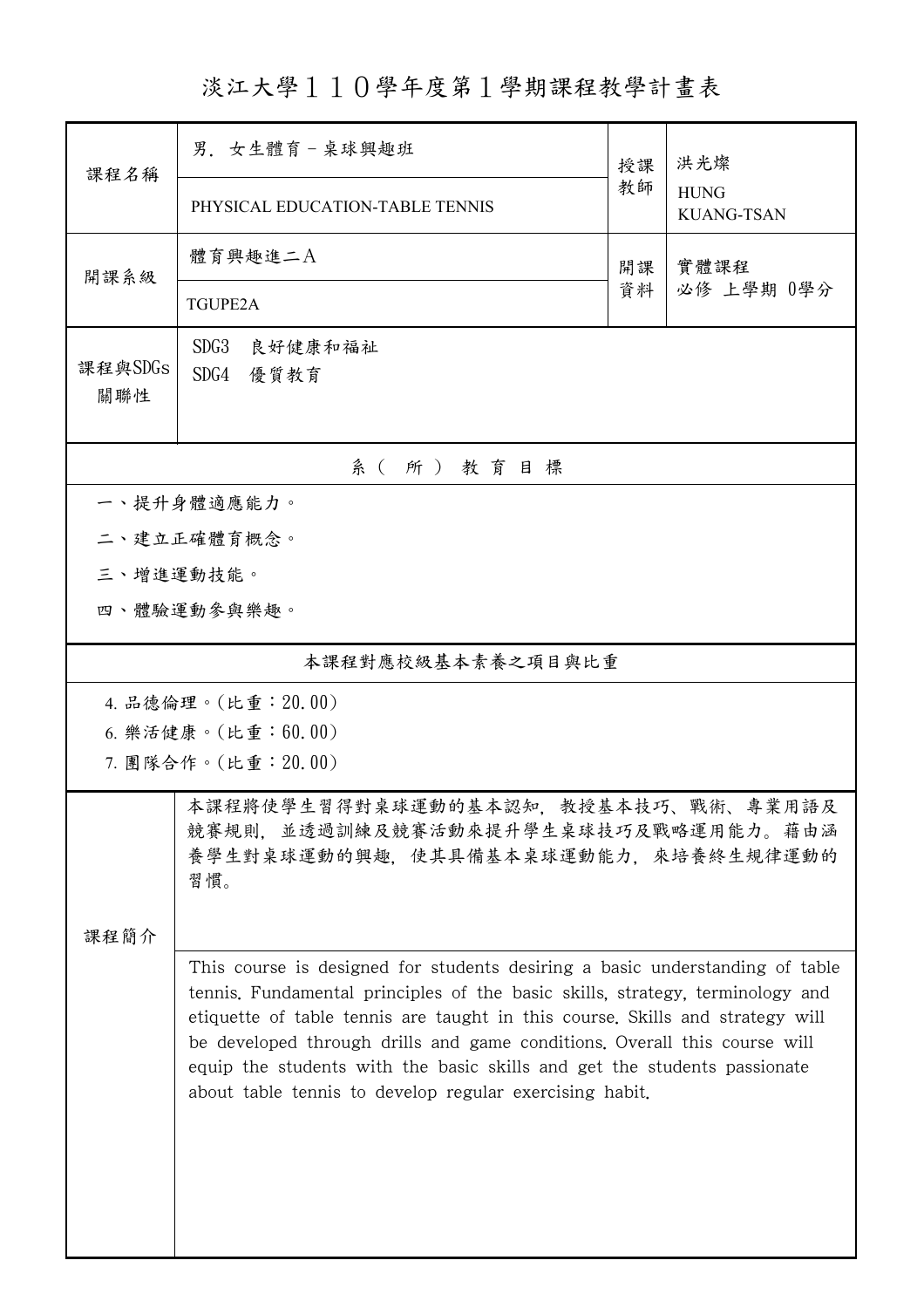## 本課程教學目標與認知、情意、技能目標之對應

將課程教學目標分別對應「認知(Cognitive)」、「情意(Affective)」與「技能(Psychomotor)」 的各目標類型。

一、認知(Cognitive):著重在該科目的事實、概念、程序、後設認知等各類知識之學習。

二、情意(Affective):著重在該科目的興趣、倫理、態度、信念、價值觀等之學習。

三、技能(Psychomotor):著重在該科目的肢體動作或技術操作之學習。

| 序<br>號         | 教學目標(中文)                  |                            |            | 教學目標(英文)                                                                                                    |                                              |
|----------------|---------------------------|----------------------------|------------|-------------------------------------------------------------------------------------------------------------|----------------------------------------------|
| $\mathbf{1}$   | 瞭解桌球運動的各種擊球技術。            |                            |            | Demonstrate understanding of the various techniques<br>of table tennis.                                     |                                              |
| $\overline{2}$ | 做出正確有效的桌球擊球動作             |                            |            | Demonstrate effective and correct table tennis skills                                                       |                                              |
| 3              | 展現精熟的桌球基本技巧、擊球技<br>術及競賽能力 |                            |            | Demonstrate proficiency in basic technical, alliance<br>technical and competition capacity of table tennis. |                                              |
| $\overline{4}$ | 瞭解桌球比賽規則及戰略運用             |                            |            | Demonstrate understanding of the rules and<br>strategies of table tennis                                    |                                              |
| 5              | 展現運動員精神及競賽禮儀              |                            |            | Display a high level of sportsmanship and game<br>etiquette                                                 |                                              |
|                | 6 發展運動欣賞能力                |                            |            | To develop ability of sports appreciation.                                                                  |                                              |
|                |                           |                            |            | 教學目標之目標類型、核心能力、基本素養教學方法與評量方式                                                                                |                                              |
| 序號             | 目標類型                      | 院、系(所)<br>核心能力             | 校級<br>基本素養 | 教學方法                                                                                                        | 評量方式                                         |
| 1              | 認知                        |                            | 467        | 講述、實作                                                                                                       | 測驗、討論(含課<br>堂、線上)、實作、活<br>動參與                |
| 2              | 技能                        |                            | 467        | 講述、討論、實作                                                                                                    | 測驗、討論(含課<br>堂、線上)、報告(含口<br>頭、書面)、活動參與        |
| 3              | 技能                        |                            | 467        | 講述、討論、實作                                                                                                    | 測驗、討論(含課<br>堂、線上)、實作、報<br>告(含口頭、書面)、活<br>動參與 |
| 4              | 認知                        |                            | 467        | 講述、討論、實作                                                                                                    | 測驗、討論(含課<br>堂、線上)、實作、活<br>動參與                |
| 5              | 情意                        |                            | 467        | 講述、討論、實作                                                                                                    | 測驗、討論(含課<br>堂、線上)、報告(含口<br>頭、書面)、活動參與        |
| 6              | 情意                        |                            | 467        | 講述、討論、實作                                                                                                    | 測驗、討論(含課<br>堂、線上)、實作、報<br>告(含口頭、書面)、活<br>動參與 |
|                | 授課進度表                     |                            |            |                                                                                                             |                                              |
| 週次             | 日期起訖                      | 內 容 (Subject/Topics)<br>備註 |            |                                                                                                             |                                              |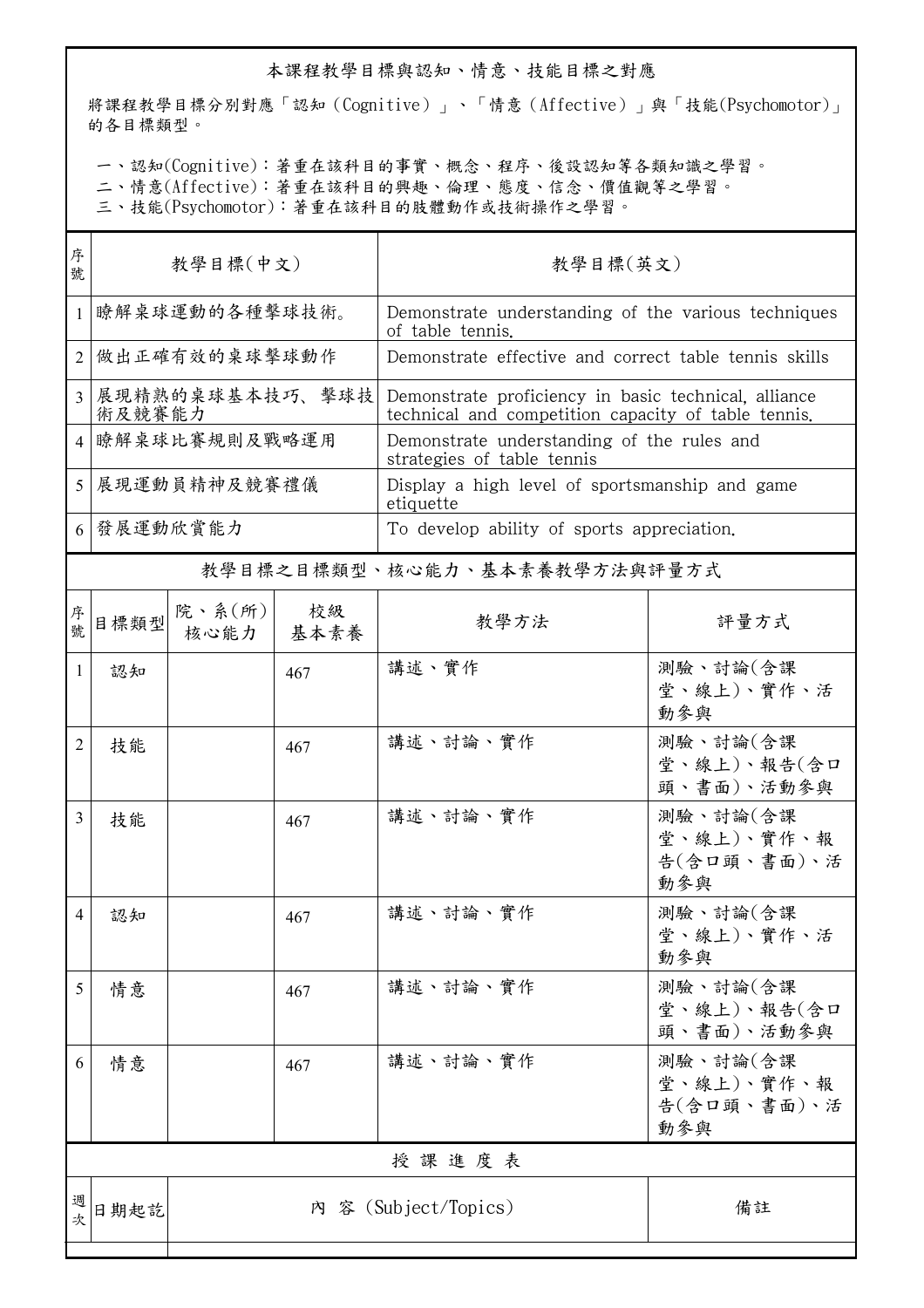|                | $110/09/22$ ~<br>110/09/28    | 1.課程介紹2.球感練習3.反手推球                                                         |       |  |  |  |
|----------------|-------------------------------|----------------------------------------------------------------------------|-------|--|--|--|
| $\overline{2}$ | $110/09/29$ ~<br>110/10/05    | 雙打發球介紹                                                                     |       |  |  |  |
| 3              | $110/10/06 \sim$<br>110/10/12 | 雙打發球介紹                                                                     |       |  |  |  |
| $\overline{4}$ | $110/10/13$ ~<br>110/10/19    | 雙打發球介紹                                                                     |       |  |  |  |
| 5              | $110/10/20$ ~<br>110/10/26    | 移位步伐、弧圈球練習                                                                 |       |  |  |  |
| 6              | $110/10/27$ ~<br>110/11/02    | 移位步伐、弧圈球練習                                                                 |       |  |  |  |
| 7              | $110/11/03$ ~<br>110/11/09    | 移位步伐、弧圈球練習                                                                 |       |  |  |  |
| 8              | $110/11/10$ ~<br>110/11/16    | 1.比賽規則、實務                                                                  |       |  |  |  |
| 9              | $110/11/17$ ~<br>110/11/23    | 期中考試週                                                                      |       |  |  |  |
| 10             | $110/11/24$ ~<br>110/11/30    | 1.比賽規則、實務                                                                  | 體適能檢測 |  |  |  |
| 11             | $110/12/01$ ~<br>110/12/07    | 1.側旋球2.接發球<br>體適能檢測                                                        |       |  |  |  |
| 12             | $110/12/08$ ~<br>110/12/14    | 比賽練習<br>體適能檢測                                                              |       |  |  |  |
| 13             | $110/12/15$ ~<br>110/12/21    | 比賽練習                                                                       |       |  |  |  |
| 14             | $110/12/22$ ~<br>110/12/28    | 測驗                                                                         |       |  |  |  |
| 15             | $110/12/29$ ~<br>111/01/04    | 12/31開國紀念日補假                                                               |       |  |  |  |
| 16             | $111/01/05$ ~<br>111/01/11    | 測驗                                                                         |       |  |  |  |
| 17             | $111/01/12$ ~<br>111/01/18    | 期末考試週                                                                      |       |  |  |  |
| 18             | $111/01/19$ ~<br>111/01/25    | 彈性補充教學週                                                                    |       |  |  |  |
| 修課應<br>注意事項    |                               | 1.需穿著運動服裝及球鞋。<br>2.請假請依學校規定辦理:<br>3.點名成績按出席比例計分 = 100 - 缺勤次數 ÷ 總點名次數 × 100 |       |  |  |  |
|                | 教學設備                          | 其它(球拍、桌球)                                                                  |       |  |  |  |
| 教科書與<br>教材     |                               |                                                                            |       |  |  |  |
|                | 參考文獻                          | 乒乓球發球與接發球。作者:張良西<br>確實精進桌球技術。作者:楊藝韻                                        |       |  |  |  |
|                |                               |                                                                            |       |  |  |  |